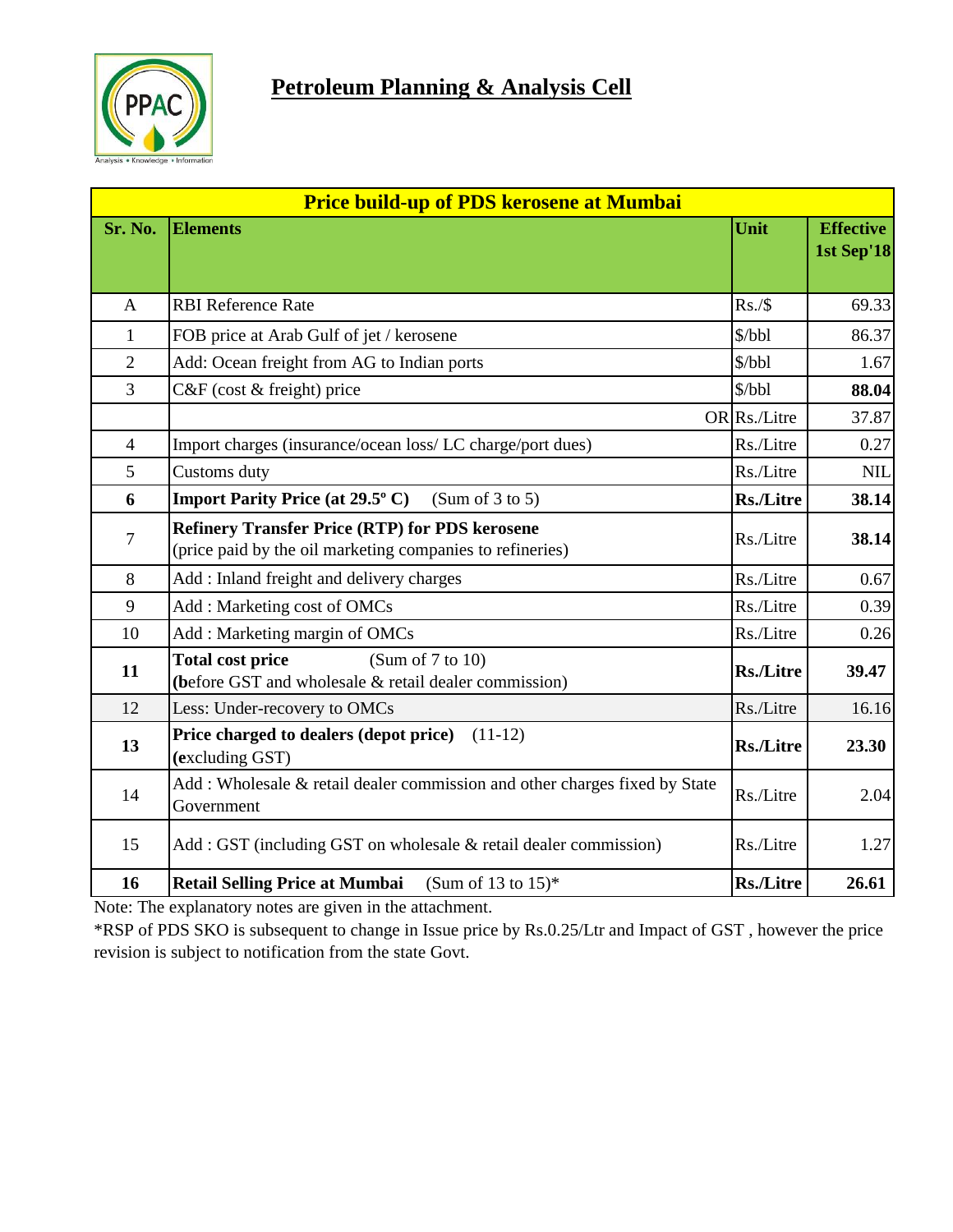

| <b>Price build-up of domestic LPG at Delhi</b> |                                                                                                                    |                     |                                |  |  |
|------------------------------------------------|--------------------------------------------------------------------------------------------------------------------|---------------------|--------------------------------|--|--|
| Sr. No.                                        | <b>Elements</b>                                                                                                    | Unit                | <b>Effective</b><br>1st Aug'18 |  |  |
| $\mathbf{A}$                                   | <b>RBI</b> reference rate                                                                                          | Rs./\$              | 69.33                          |  |  |
| B                                              | FOB price at Arab Gulf of LPG                                                                                      | $M_{T}$             | 563.64                         |  |  |
| $\mathbf C$                                    | <b>Premium/(Discount) at Arab Gulf</b>                                                                             | $M_{T}$             | $-2.82$                        |  |  |
| 1                                              | FOB price at Arab Gulf of LPG                                                                                      | MT                  | 584.28                         |  |  |
| $\overline{2}$                                 | Add: Ocean freight from AG to Jamnagar                                                                             | $M_{T}$             | 20.64                          |  |  |
| 3                                              | C&F (cost & freight) price                                                                                         | $M_{T}$             | 604.92                         |  |  |
|                                                |                                                                                                                    | OR Rs./cylinder     | 595.55                         |  |  |
| $\overline{4}$                                 | Import charges (insurance/ocean loss/ LC charge/port dues)                                                         | Rs./cylinder        | 5.23                           |  |  |
| 5                                              | Customs duty                                                                                                       | Rs./cylinder        | <b>NIL</b>                     |  |  |
| 6                                              | <b>Import Parity Price</b><br>(Sum of 3 to 5)                                                                      | Rs./cylinder        | 600.78                         |  |  |
| 7                                              | <b>Refinery Transfer Price (RTP) for domestic LPG</b><br>(Price paid by the oil marketing companies to refineries) | Rs./cylinder        | 600.78                         |  |  |
| 8                                              | Add: Storage / distribution cost & return on investment                                                            | Rs./cylinder        | 9.57                           |  |  |
| 9                                              | Add: Bottling charges                                                                                              | Rs./cylinder        | 20.58                          |  |  |
| 10                                             | Add: Charges for cylinder cost                                                                                     | Rs./cylinder        | 18.11                          |  |  |
| 11                                             | Add: Inland freight                                                                                                | Rs./cylinder        | 28.35                          |  |  |
| 12                                             | Bottling plant cost before working capital<br>(Sum of 7 to 11)                                                     | Rs./cylinder        | 677.38                         |  |  |
| 13                                             | Add: Cost of working capital                                                                                       | Rs./cylinder        | 2.77                           |  |  |
| 14                                             | Cost price at LPG bottling plant<br>(Sum of 12 to 13)                                                              | <b>Rs./cylinder</b> | 680.16                         |  |  |
| 15                                             | Add: Delivery charges                                                                                              | Rs./cylinder        | 10.00                          |  |  |
| 16                                             | Add: Uncompensated costs                                                                                           | Rs./cylinder        | 41.45                          |  |  |
| 17                                             | <b>Market determined price</b><br>(Sum of 14 to 16)                                                                | Rs./cylinder        | 731.60                         |  |  |
| 18                                             | Add: GST(including GST on distributor commission)                                                                  | Rs./cylinder        | 39.05                          |  |  |
| 19                                             | Add: Distributor commission                                                                                        | Rs./cylinder        | 49.35                          |  |  |
| 20                                             | <b>Retail Selling Price</b><br>(Sum of 17 to 19)                                                                   | Rs./cylinder        | 820.00                         |  |  |
| 21                                             | <b>Retail Selling Price at Delhi (rounded)</b>                                                                     | Rs./cylinder        | 820.00                         |  |  |
| 22                                             | Less: Cash compensation on LPG to consumers under DBTL                                                             | Rs./cylinder        | 320.49                         |  |  |
| 23                                             | <b>Effective cost to consumer after subsidy</b><br>$(21-22)$                                                       | <b>Rs./cylinder</b> | 499.51                         |  |  |

Note: The explanatory notes are given in the attachment.

The above price buildup is for 14.2 kg cylinder.